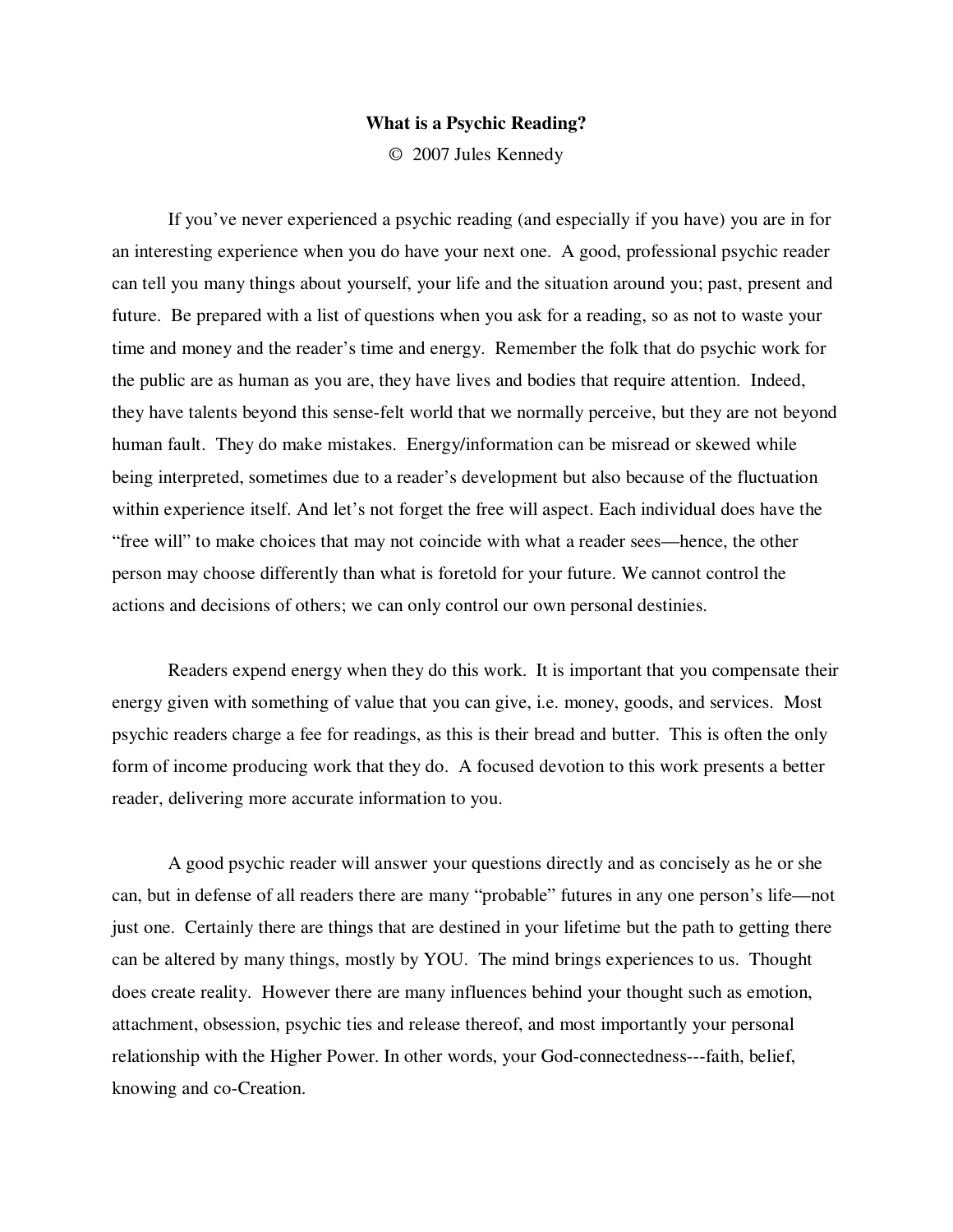## **What should you expect from a psychic reading?**

The best frame of mind to be in when you are having a psychic reading is to be in a meditative, receptive, open state. Having a sincere, non-judgmental composure will help you assimilate and discern the information given to you. Never take anything told to you verbatim unless it feels right. Throw out anything that does not seem as if it is meant for you. Indeed, there are charlatans in the psychic business (just as there are in most professions) but there are also some very excellent readers. You decide which information to take further and ponder. The psychic reader should simply be giving you the information that he/she receives clairvoyantly (higher vision), clairsentiently (information felt though the body), clairaudiently (voices, audible information), through divination tools (tarot, runes, tea leaves, palm) or via any psychically intuitive means. Sometime readers will "read" off of your fears and doubt. You are the ultimate co-creator in your life. We all may choose live through fear or joy, anger or bliss, sadness or happiness. The decision of how to perceive your life is internal and up to you. But if you are filled with extreme fear or guilt it might be best to wait for the severity of that emotion to subside before you ask for psychic information. A good reader usually can move beyond the emotionality and get to the clearest information anyway, but why take the chance? Why not get the most for your dollars and put yourself in a clear space (or wait for that clear space) before you get the reading?

A psychic reader will give you information based on:

- 1.) fact (what actually happened, is happening or could happen)
- 2.) your state of mind/heart/being, and
- 3.) probably some speculation or psychic guess work based on probable futures.

We all have the ability to alter our experiences (information foretold) by the power of free will. You can change your reality some by using your free will. You can align your life with your God-given soul purpose by the use of free will. Other people in your life can alter details of your experience through the power of their free will option. You however are the only one that can live your life to its fullest. You may choose to enhance your life by having a bit of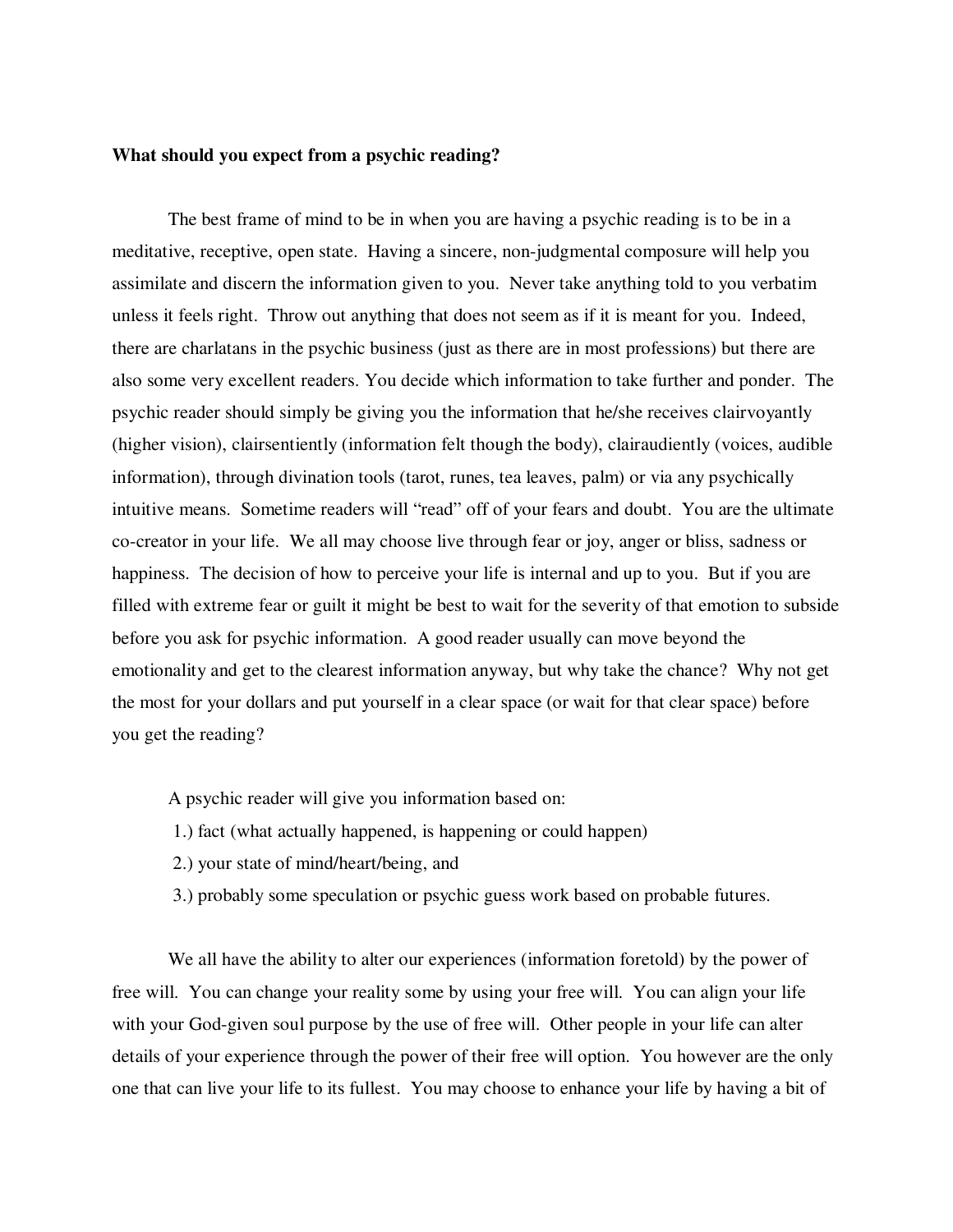extra "seeing power" offered to you by a professional psychic reader. If this is what you want, a bit of additional foresight, then a psychic reading may be just what you need.

*Jules Kennedy is the author of Dimensional Ascension, Singing for Your Soul and Sexual Ascension, has clients worldwide, and does contracted service work for non-profit and volunteer organizations. She can be reached through her website, www.juleskennedy.com.*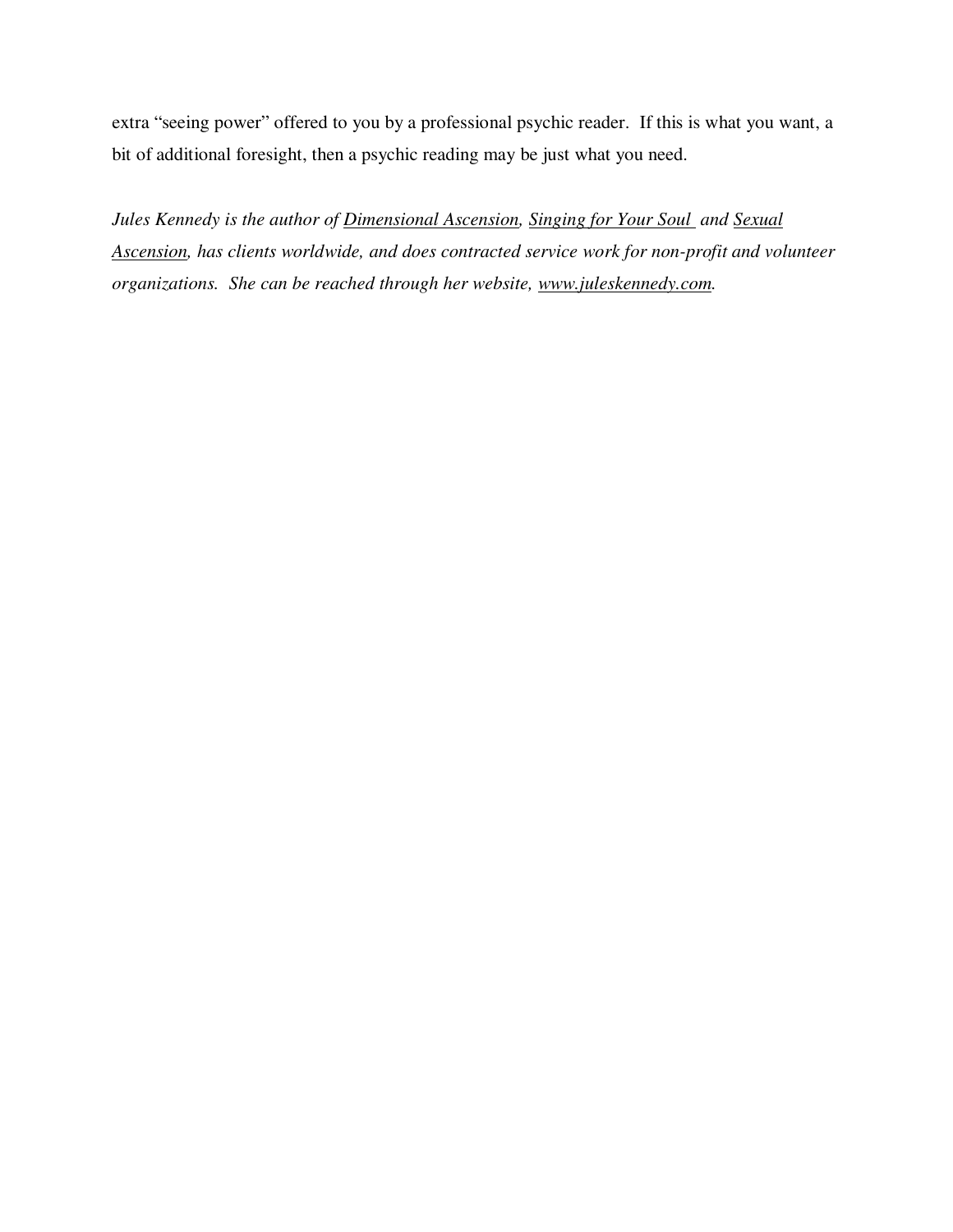## CHANNELING, CLAIRVOYANCE AND MEDIUMSHIP

© 2003 Jules Kennedy

As a professional psychic consultant for over 19 years and a channel/author of several books and psychic development courses, I have had many lessons regarding the dynamics of psychic phenomena; many experiences from which to draw wisdom. People have asked me over time what might be the difference between the process of channeling, that of clairvoyance, and the art of mediumship. I often use all three modalities of communication when I do readings and/or compose written and audio material. A great deal of sophistication and refinement goes into doing any of these types of world service works well. I honor all those in this psychic profession that perfect the craft on an ongoing basis

Channeling is a process of stepping back from personal consciousness and allowing energy sources of higher consciousness to come through with threads of thought communication. Thought is energy vibration and cloaked in etheric semblances of form. Information is not solid form, but it is close to form. When we question our reality, a process of channeling can allow information of a higher nature to come through to provide direction and answers. When I channel, I put my own voices on hold. You might say that I enter an altered state of mind, and allow seemingly "other-worldly" information to come through to be verbalized as I receive it to my client or public audience. Channeling works well to get in touch with messages from your angels, high level guides, extraterrestrial sources, and the Masters.

Clairvoyance (within this I include the senses of clairaudience, telekinesis, etc…anything that is sensually felt by the person reading) in my experience is the process of receiving information that is sensed with the so-called sixth sense. It is developed to the point that all of the symbols, verbal messages heard, and other sensate information is most likely relevant to the client and can actually be activated in their lives. Ask a clairvoyant anything that is immediate in your life. These messages often give very practical advice, easy to understand and practice. The mass consciousness is becoming more clairvoyant at this time. This is resulting in more people understanding and using intuition and psychic abilities in their everyday lives.